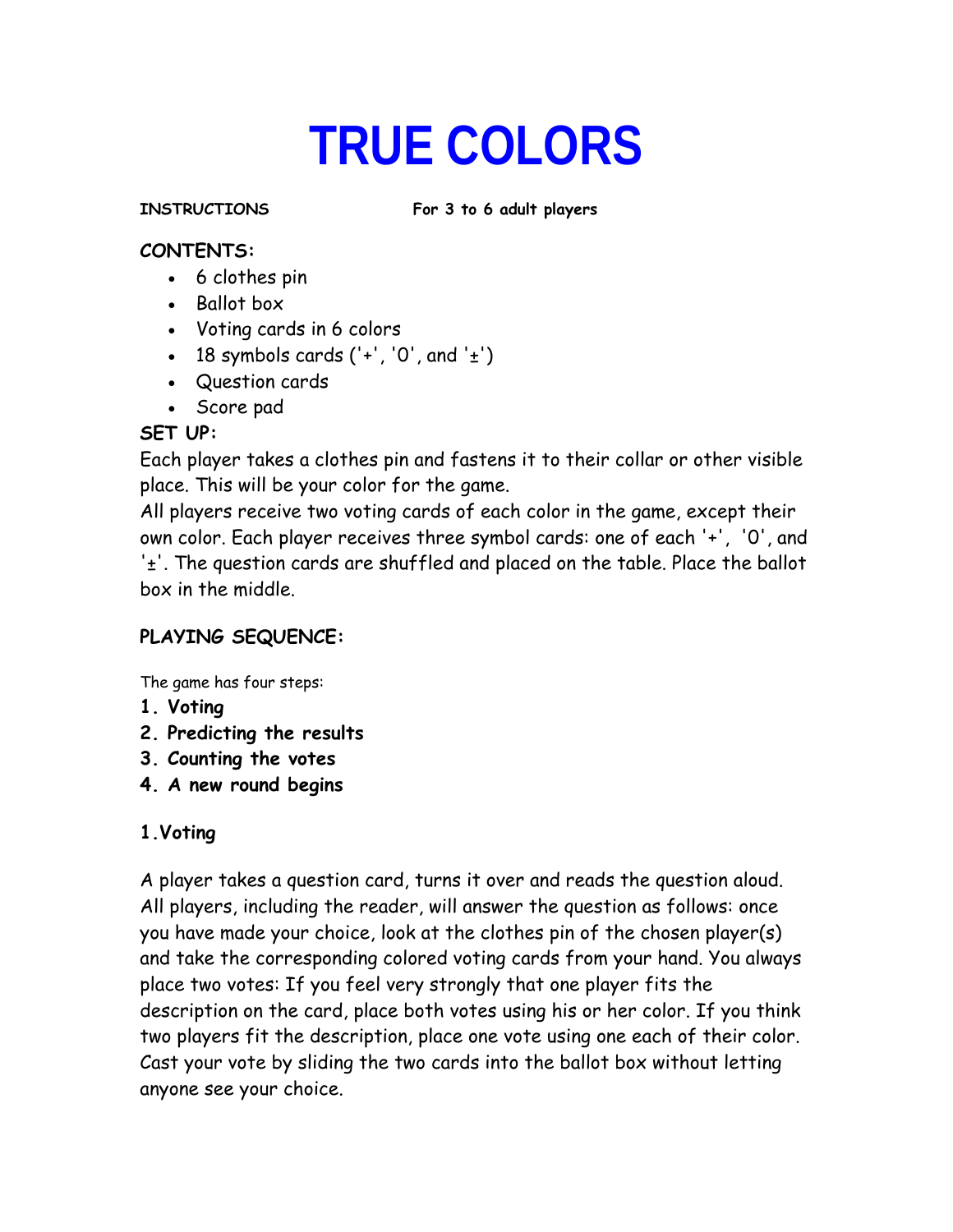The fun of the game depends a lot on keeping everyone's votes secret. You can make it more difficult for others to peek by casting your votes with both colored sides facing inward.

An example: Greg (red) is playing against Eric (green), Marsha (blue), and Tracy (yellow). Greg reads the following question aloud: 'Who thinks they drive well, but you wouldn't want to get in a car that he/she is driving?' Greg immediately thinks of Eric, and places two green voting cards into the ballot box. Eric is uneasy with Marsha's driving style, but also that of Tracy. He therefore puts one blue and one yellow card into the ballot box. Marsha and Tracy also vote making a total of 8 cards in the box.

# **Don't forget:**

- Each player places two cards (votes), for every question.
- The word 'who' in the questions always means 'which player'.
- You cannot vote for yourself

#### **2. Predicting**

Each player has now cast two votes for the question. But it is not yet time to open the ballot box! Now each player must predict how many votes he or she received. You have to guess whether you got the most votes, did not get any votes or came out somewhere in between.

- The most (+) means a majority, or that there are more cards of your color in the ballot box than for the other players.
- If two or more colors tie for first place, then there is no majority, but a minority  $(\pm)$  situation. A minority  $(\pm)$  means that your color was selected, but not more than the others.
- A zero (0) means, not surprisingly, that no one voted for you.

Choose one of the three cards: '+', '0' or ' $\pm$ ' and place it face down in front of you. Once all the players have placed their cards, all the prediction cards are turned over simultaneously. It is then time to reveal the votes.

#### **3. Counting the votes**

The ballot box is opened, and the voting cards are shuffled (in order to prevent people from guessing on the basis of order). Then they are laid out on the table and counted.